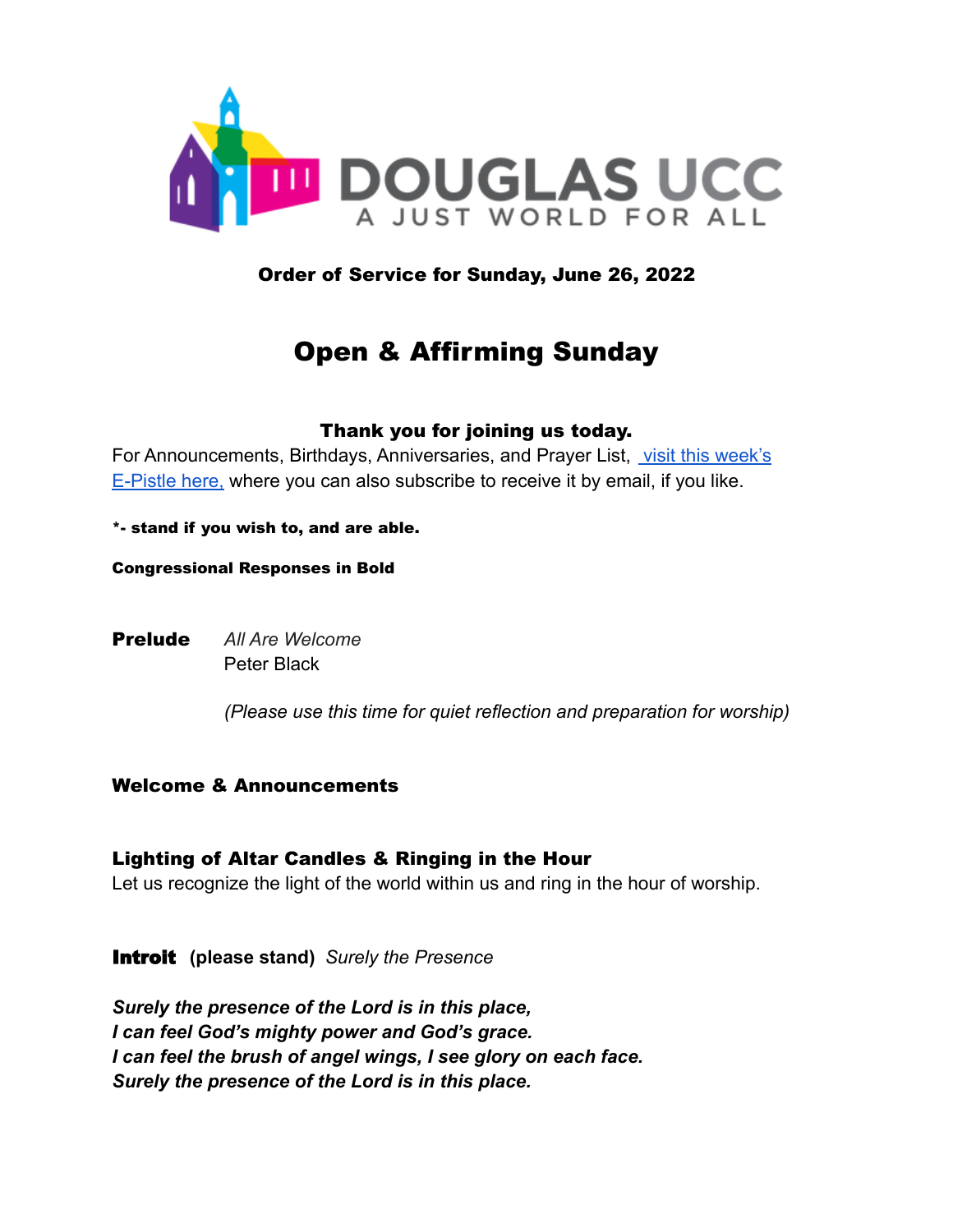# Call to Worship **Justin Tanis: "Courage to Love" Reader: John Willming**

One: For all who have taken the risk of loving another, **Many: We thank you, O God of Courage.**

One: For all who have colored outside the lines that others have placed around them, **Many: We rejoice with you, O God of Creativity.**

One: For all who have lived true to the inner voice within, **Many: We celebrate with you, O God of Integrity.**

One: For all who proclaim their pride at who you created them to be, **Many: We dance with you, O God of Joy.**

One: For the unique creation that is each one of us, **Many: We honor you, O God of All. Amen.**

| *Opening Hymn, | <b>Pour Your Freedom Over Me</b>        |
|----------------|-----------------------------------------|
|                | (Bulletin Insert)                       |
|                | (Find Music at the end of this program) |

# Unison Prayer

**Religious Institute.org**

**O God, we are grateful for the gift of our lives and the gift of others in our lives. Each of us is created with dignity and worth. We are called to love each other and we honor the many ways that people live and love. We repent for the times when our faith traditions have named lesbian, gay, bisexual and transgender people unworthy. Love does not exclude. We are all worthy. We suffer when LGBTQ persons are oppressed, excluded and shamed by religious people who overlook the fundamental call to justice in our scriptures. True justice flourishes when we can live with authenticity and integrity. May we work to build a community where all people are celebrated as full and equal members, recognizing their many gifts. We celebrate diversity as a blessing that enriches us all. Amen.**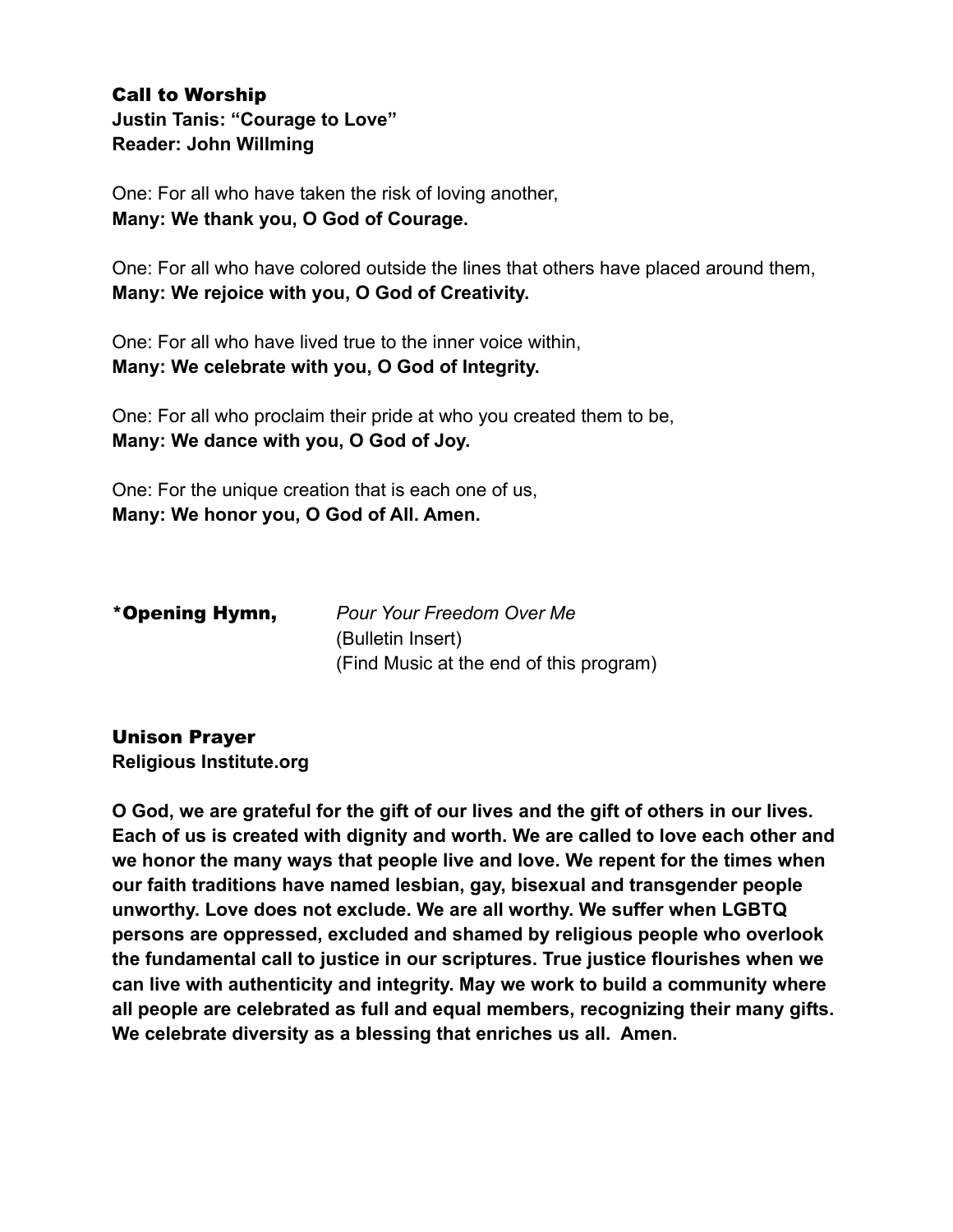# Assurance of Grace and Peace

| One:  | Peace be with you.                             |  |
|-------|------------------------------------------------|--|
| Many: | And also with you.                             |  |
|       | One: Let us offer one another a sign of Peace. |  |

## Passing the Peace *Spirit, Fill Me*

**Spirit come and fill me, fill me with your peace, fill me with your joy and your love. Spirit come and show me, show me how to care, show me how to share your light.**

**Help me give my hand to those in need, let my heart be open to receive. When we share your love we can work together to heal this broken world. Spirit come and fill us, fill us with your peace, fill us with your joy and your love. Spirit come and show us, show us how to care, show us how to share your light.**

# Words of Integration & Guidance

### **from the book Gay Spirituality by Toby Johnson**

Being gay gives a perspective on human experience that is different from that of the great majority of people. There must be something special and useful to humanity about this perspective, since a disproportionate number of important artists, poets, religious leaders, and spiritual guides in the past were what today we'd call gay. Happy, flourishing gay people transform the world around them. Because the social condemnation of homosexuality is almost always couched in religious terms, this perspective necessarily forces gay people to seek to understand what religion really is. Indeed, gay perspective is itself a religious phenomenon. Gay people have an acute sense of the phenomena of transformation that is at the heart of mystical spirituality. Since the 1950s and '60s, gay people have transformed themselves and their lives—and their place in society—by changing how they conceived their sexuality. Instead of thinking of it as illness or sinfulness, they chose to think of it in the way that's natural: as love and as attraction to beauty and joy. This shift in perspective has changed everything. Signified by the embrace and proclamation of the word "gay" as a badge of community pride, this shift in self-perception has transformed being gay from a terrible burden to a gift from God. No longer a sin, it is evidence of grace.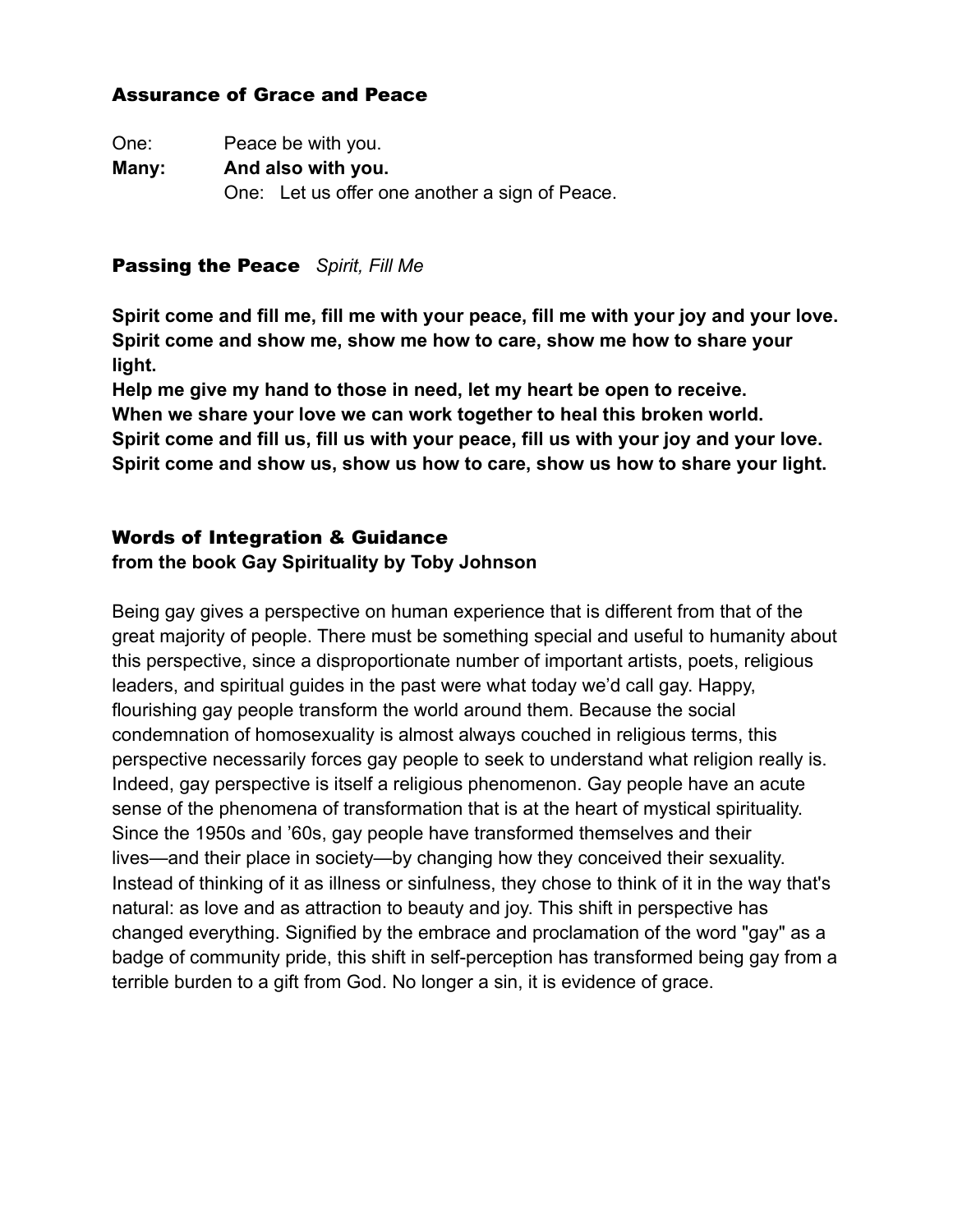# Rainbow Covenant

#### The Words of Holy Scripture

One: A Reading of Scripture from Genesis 9:12-16 One: Hear what the Spirit is saying to the Church. **Many: Thanks be to God.**

#### The Gospel Lesson

One: The Holy Gospel according to Matthew 5:1-16 **Many: Glory to you, O Christ.** One: Hear what the Spirit is saying to the Church. **Many: Praise to you, O Christ.**

Homily "God's Inclusive Love" **Rev. Salvatore Sapienza**

| <b>Offering &amp; Offertory</b> | "For All the Children"    |
|---------------------------------|---------------------------|
|                                 | Nancy Plantinga & Friends |
|                                 | Composer: David Lohman    |

**Refrain**:

**Oh, may our hearts and minds be opened, fling the church doors open wide. May there be room enough for everyone inside. For in God there is a welcome. In God we all belong. May that welcome be our song.**

# Joys & Concerns/Tibetan Prayer Bell

One: Thanks be to God! **Many: Alleluia!** One: O God, **Many: Hear our prayer.**

\*Doxology Praise God From Whom All Blessings Flow

*Praise God from whom all blessing flow. Praise God all creatures here below. Praise God for all that love has done. Creator, Christ, and Spirit one! Creator, Christ, and Spirit One.*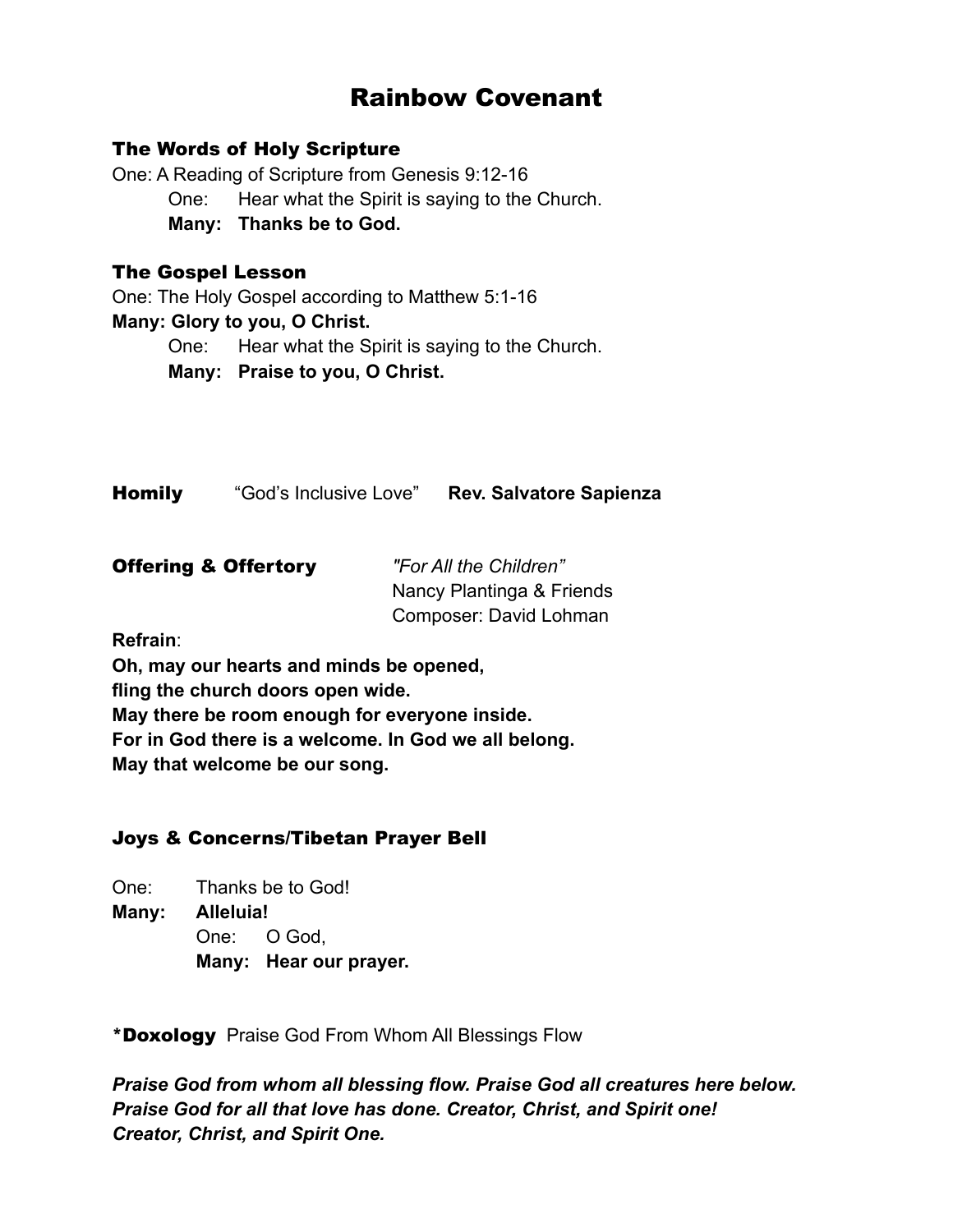# \*Celebration of Holy Communion

| One:  | God be with you.                       |
|-------|----------------------------------------|
| Many: | And also with you.                     |
| One:  | Lift up your hearts.                   |
| Many: | We lift them up to God.                |
| One:  | Let us give thanks to God.             |
| Many: | It is good to give God thanks & praise |

# \*Creation's Praise *Holy*

*Holy, Holy, Holy Lord God of Hosts. Heaven and earth are full, are full of your glory. Hosanna! Hosanna! Hosanna in the highest! Blessed is the One who comes, who comes in the name of the Lord. Hosanna! Hosanna! Hosanna in the highest!*

*(Please be seated)*

### Breaking of the Bread *There is Room for All*

*There is room for all in the shadow of God's wing; There is room for all at the table of God's love. And I exalt and sing "We do this in remembrance of you." There is room for all. There is room for all.*

# Sharing of the Bread & Cup

(grape juice only on both sides of the aisle)

Receive the Bread of Life. **Amen.** The Cup of Love, the Drink of Compassion. **Amen.**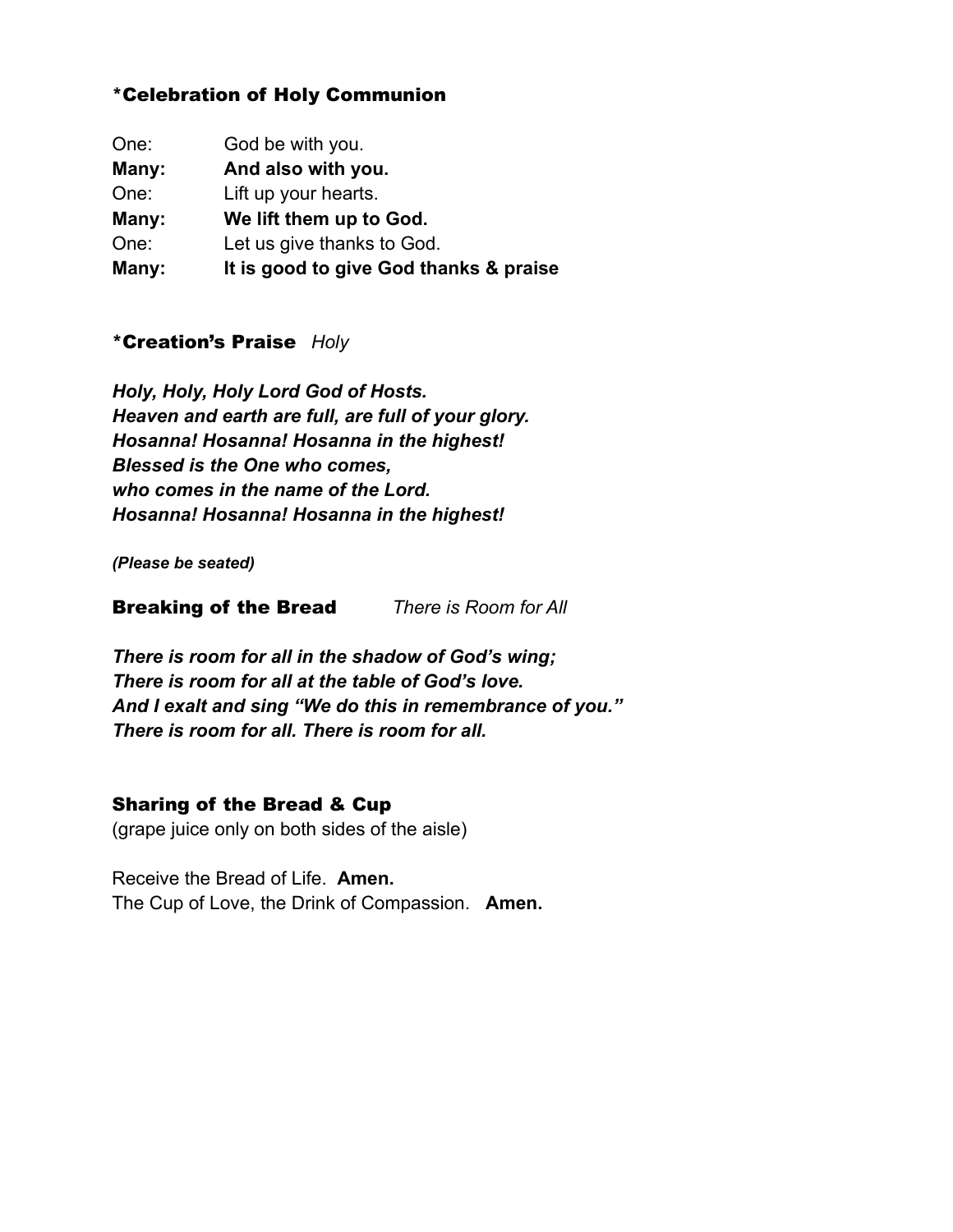# \*The Lord's Prayer

**Our Mother/Father, always and everywhere, hallowed be thy name. Thy kingdom come, thy will be done, on earth as it is in heaven. Give us this day our daily bread. And forgive us our trespasses, as we forgive those who trespass against us. Lead us not into temptation, but deliver us from evil. For thine is the kingdom, and the power, and the glory forever. Amen.**

| *Hymn of Sending | <b>Fearfully, Wonderfully Made</b>      |
|------------------|-----------------------------------------|
|                  | (Bulletin Insert)                       |
|                  | (Find Music at the end of this program) |

**Benediction** 

Postlude *A Wonderful Day Like Today* **Peter Black**

Keep up with the Douglas UCC community and the work of our service groups here:

[www.douglasucc.org](http://www.douglasucc.org) <https://www.youtube.com/douglasucc> <https://www.facebook.com/douglasucc> <https://www.instagram.com/douglasucc>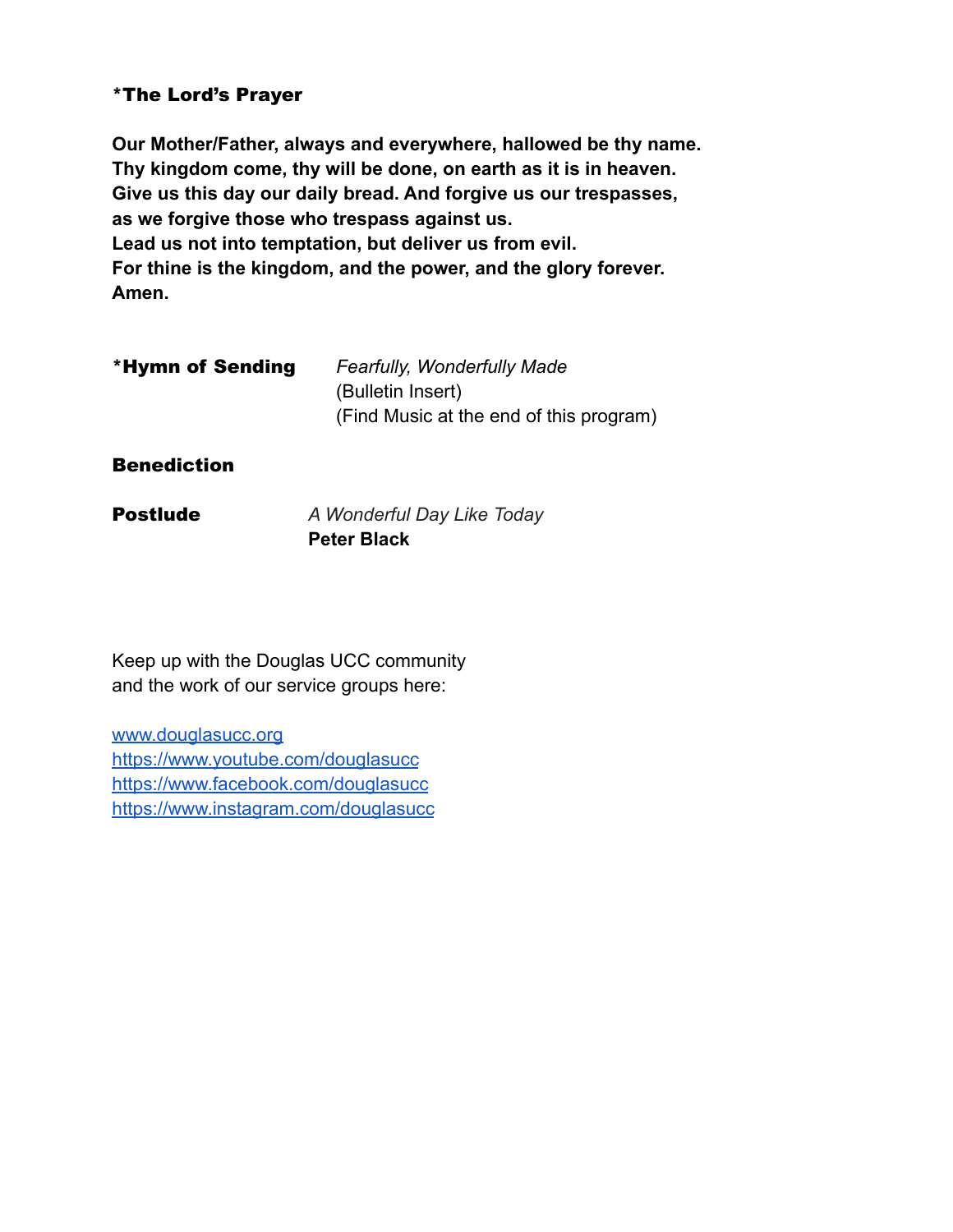